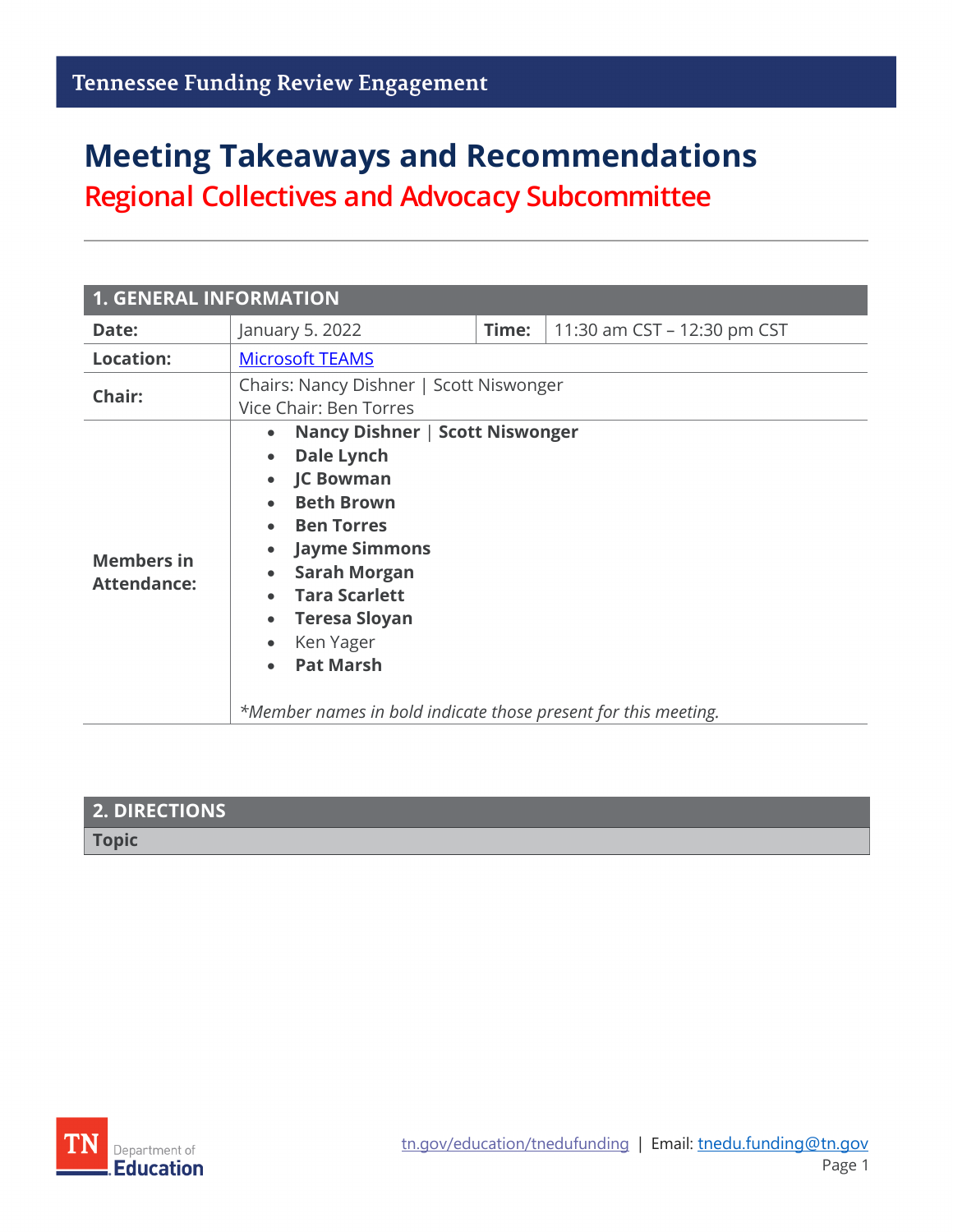#### **Tennessee Funding Review Engagement**

Please list specific supports and services that you would like to see incorporated into the funding formula for each category. (In other words, what supports and services do you think are most important so that the cost of those supports and services can be included. It does not mean a district MUST spend money in a certain way, only that they would be funded to do so). Please prioritize each item as a:

- **Must Have:** Those supports and services required as a result of federal and/or state law, for safety, or similar.
- **Should Have:** Those supports and services that may not be mandatory but are essential to ensure the student or student group receives access to a quality education.
- **Nice to Have:** Those supports and services that are not mandatory and not essential, but (1) may provide a clear and added benefit to students and (2) have a clear return on the investment related to student achievement and future success.
- **Long Shot:** All other supports and services ideas.

#### **Subcommittee Supports and Services Prioritization**

|             | <b>SUBCOMMITTEE FEEDBACK AND REFLECTIONS</b>                                                                                                                                                                                                                                                                                                                                                                                                            |  |
|-------------|---------------------------------------------------------------------------------------------------------------------------------------------------------------------------------------------------------------------------------------------------------------------------------------------------------------------------------------------------------------------------------------------------------------------------------------------------------|--|
| <b>BASE</b> | STAFFING (competitive salaries and benefits for the following)<br><b>COUNSELORS:</b><br>$\bullet$<br>College and career counselors<br>$\circ$<br>Guidance counselors<br>o Advisors<br>o Mental health counselors<br>○ Social workers<br>• PARAPROS AND OTHER SCHOOL SUPPORT PERSONNEL (SECRETARIES,<br>TRANSPORTATION, SUBSTITUTES)<br><b>SRO<sub>S</sub></b><br>$\bullet$<br>PRINCIPAL AND ASST. PRINCIPAL<br><b>INTERVENTIONISTS/RTI</b><br>$\bullet$ |  |
|             | <b>QUALITY PROFESSIONAL DEVELOPMENT / CONT EDUCATION:</b><br>• Teachers                                                                                                                                                                                                                                                                                                                                                                                 |  |
|             |                                                                                                                                                                                                                                                                                                                                                                                                                                                         |  |

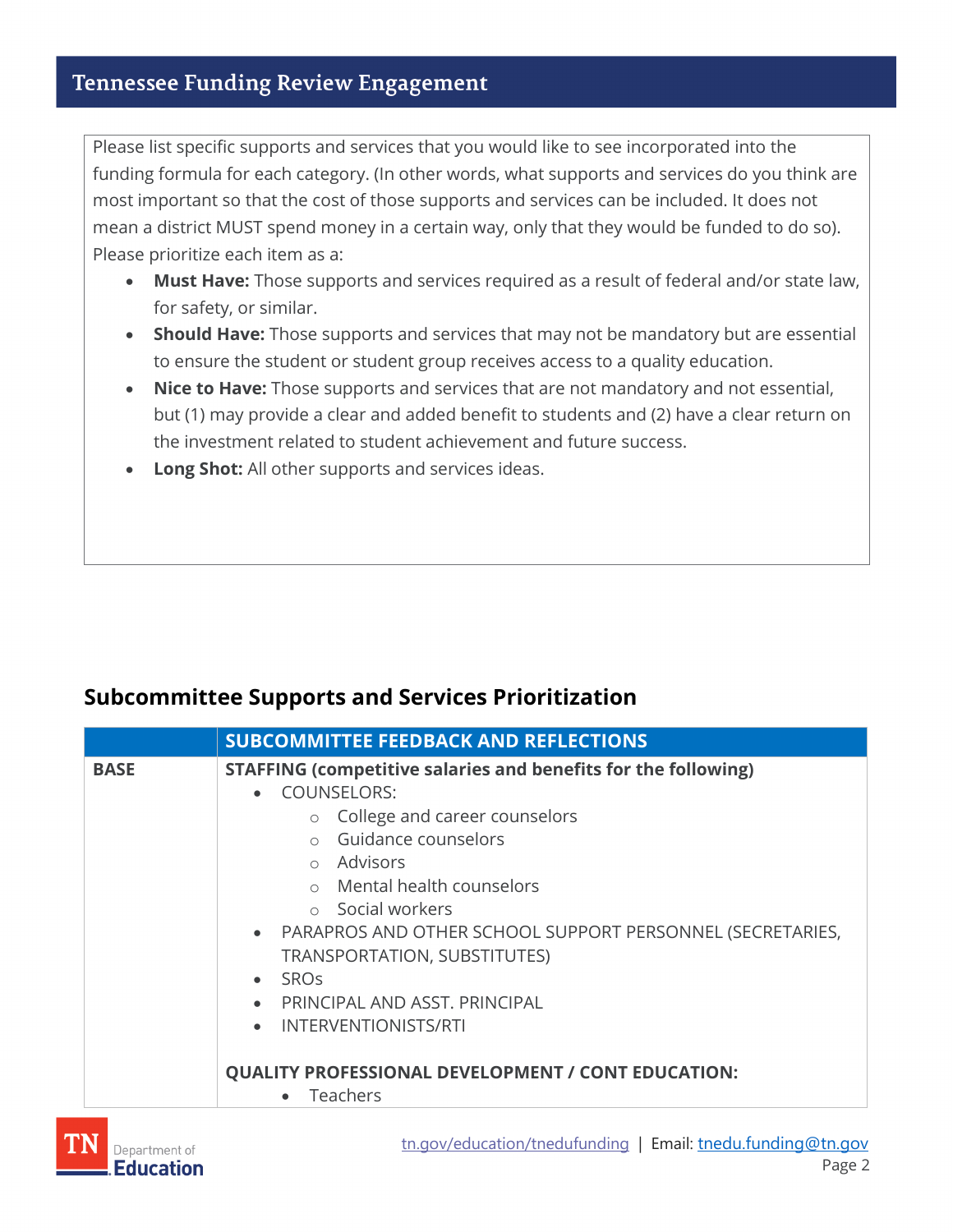## **Tennessee Funding Review Engagement**

|                                 | Subs<br>Parapros<br>TECHNOLOGY (hardware / software / infrastructure):<br>Base for basic tech costs - purchase, replacement/sustainability<br>IT personnel<br>$\bullet$                                                                                                                                                |
|---------------------------------|------------------------------------------------------------------------------------------------------------------------------------------------------------------------------------------------------------------------------------------------------------------------------------------------------------------------|
| <b>WEIGHT</b>                   | ADD:<br>Foster and homeless<br>"concentration" of English Learners (beyond the weight listed)<br>$\bullet$                                                                                                                                                                                                             |
| <b>DIRECT</b><br><b>FUNDING</b> | Scaling and sustainability of innovative models<br>$\bullet$<br>Partnerships to address teacher shortage i.e., EPPs, third-party<br>$\circ$<br>providers, local industry)<br>Early completion of post-secondary credentials/certs (beyond those<br>$\circ$<br>listed in Outcomes)<br>HDLR tutoring for grade 3 as well |
|                                 | ADD:<br>Teacher quality, formalized mentor program (years 1 and 2)<br>Admin quality, formalized mentor program (years 1 and 2)<br>$\bullet$                                                                                                                                                                            |
| <b>OUTCOMES</b>                 | Funding for assessment fees<br>$\bullet$<br>Outcomes = open to all students<br>$\bullet$                                                                                                                                                                                                                               |

### **Subcommittee Policy Reflections and Feedback**

| <b>Policy Idea</b> | <b>Subcommittee Feedback</b> |
|--------------------|------------------------------|
| <b>Policy</b>      | Content                      |
| <b>Policy</b>      | Content                      |
| <b>Policy</b>      | Content                      |
| <b>Policy</b>      | Content                      |